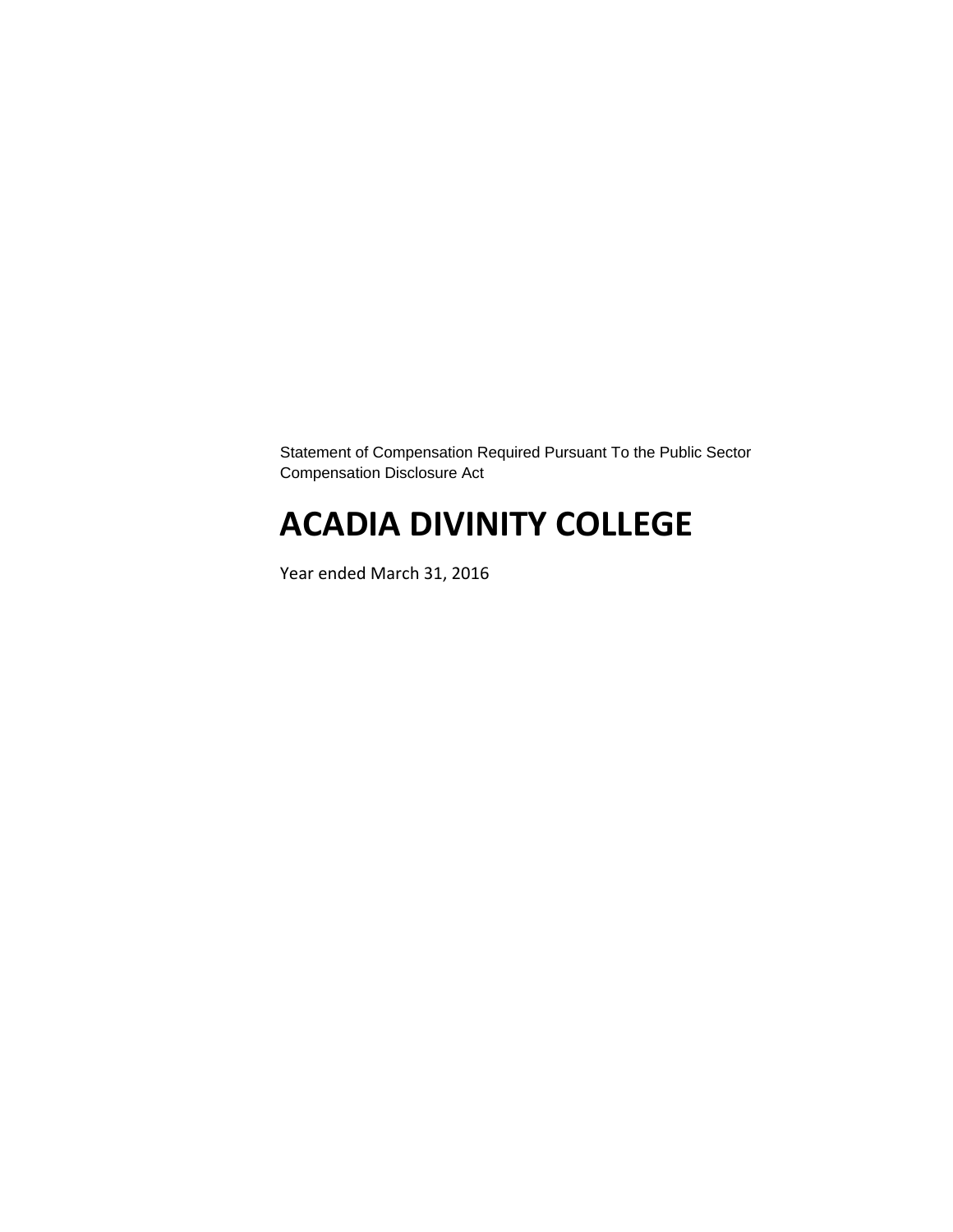

**KPMG LLP**  Suite 1500 Purdy's Wharf Tower I 1959 Upper Water Street Halifax NS B3J 3N2 Canada

Telephone (902) 492-6000 Telefax (902) 492-1307 www.kpmg.ca

### **INDEPENDENT AUDITORS' REPORT**

To the Board of Trustees of Acadia Divinity College

We have audited the accompanying Statement of Compensation Required Pursuant To the Public Sector Compensation Disclosure Act for Acadia Divinity College for the year ended March 31, 2016, and notes, comprising a summary of significant accounting policies and other explanatory information (together the "statement"). The statement has been prepared by management in accordance with the financial reporting provisions in section 3 of the Public Sector Compensation Disclosure Act dated December 10, 2010.

### *Management's Responsibility for the Statement*

Management is responsible for the preparation of the statement in accordance with the financial reporting provisions in section 3 of the Public Sector Compensation Disclosure Act dated December 10, 2010. This includes determining that the basis of accounting is an acceptable basis for the preparation of the statement in the circumstances, and for such internal control as management determines is necessary to enable the preparation of the statement that is free from material misstatement, whether due to fraud or error.

### *Auditors' Responsibility*

Our responsibility is to express an opinion on this statement based on our audit. We conducted our audit in accordance with Canadian generally accepted auditing standards. Those standards require that we comply with ethical requirements and plan and perform the audit to obtain reasonable assurance about whether the statement is free from material misstatement.

An audit involves performing procedures to obtain audit evidence about the amounts and disclosures in the statement. The procedures selected depend on our judgment, including the assessment of the risks of material misstatement of the statement, whether due to fraud or error. In making those risk assessments, we consider internal control relevant to the entity's preparation of the statement in order to design audit procedures that are appropriate in the circumstances, but not for the purpose of expressing an opinion on the effectiveness of the entity's internal control. An audit also includes evaluating the appropriateness of accounting policies used and the reasonableness of accounting estimates made by management, as well as evaluating the overall presentation of the statement.

We believe that the audit evidence we have obtained is sufficient and appropriate to provide a basis for our audit opinion.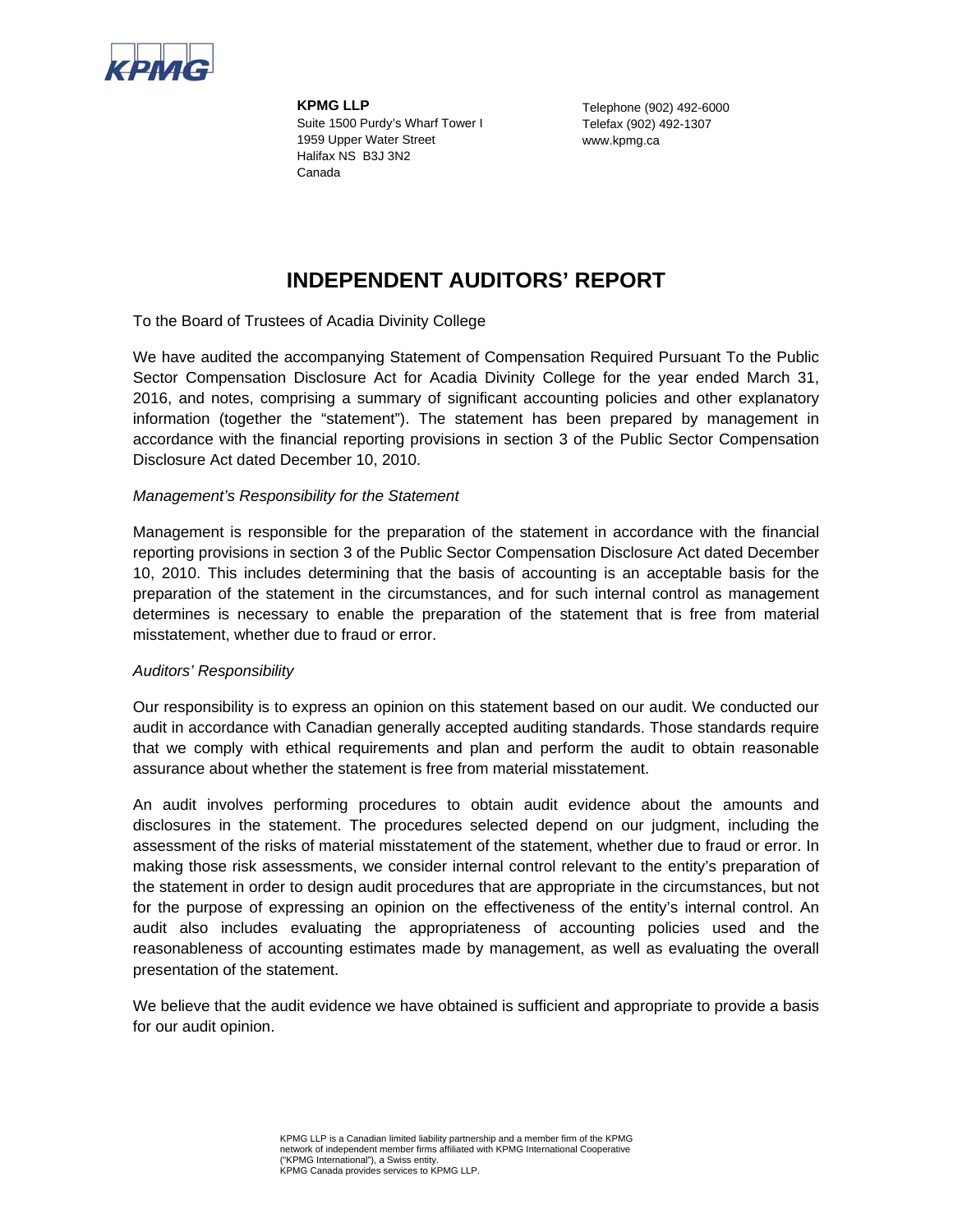

### *Opinion*

In our opinion, the Statement of Compensation Required Pursuant To the Public Sector Compensation Disclosure Act for Acadia Divinity College for the year ended March 31, 2016 is prepared, in all material respects, in accordance with the financial reporting provisions in section 3 of the Public Sector Compensation Disclosure Act dated December 10, 2010.

### *Basis of Accounting*

Without modifying our opinion, we draw attention to the basis of reporting note to the statement, which describes the basis of accounting. The statement is prepared to meet the requirement of the Public Sector Compensation Disclosure Act dated December 10, 2010. As a result, the statement may not be suitable for another purpose.

 $kPm6$   $\mu$ 

Chartered Accountants

June 30, 2016

Halifax, Canada